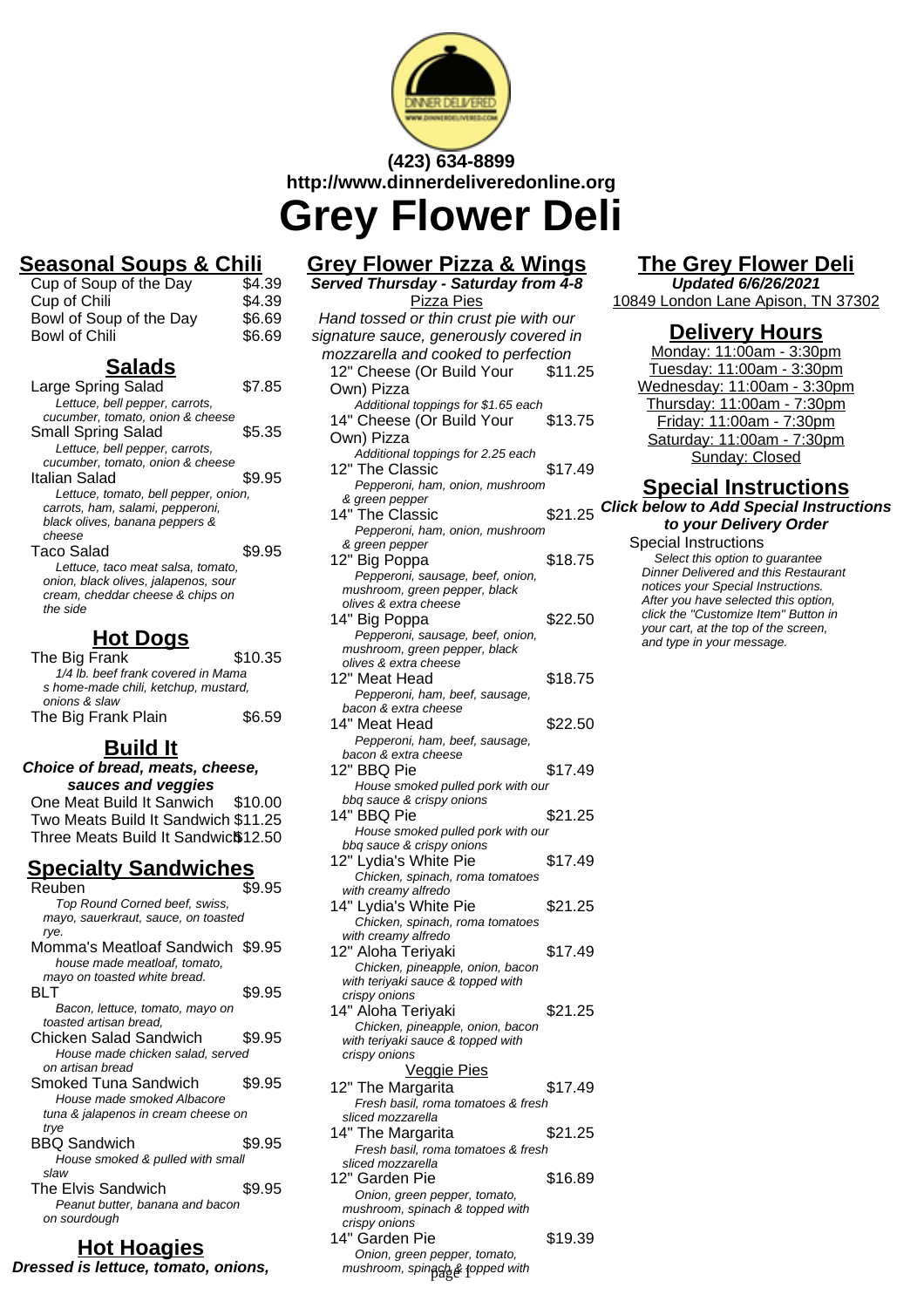| mayo, mustard, and pickle on the side<br>Regular The Aloha Teriyaki                                                                              | \$9.95                     |
|--------------------------------------------------------------------------------------------------------------------------------------------------|----------------------------|
| Hoagie<br>Boar's head Turkey, Sweet teriyaki<br>sauce, garlic pepper grilled onions,                                                             |                            |
| Provolone cheese, dressed<br>Mini Aloha Teriyaki<br>Turkey and Provolone cheese                                                                  | \$7.35                     |
| steamed; placed on a toasted hoagie<br>with mayo, mustard, lettuce, tomato,<br>onion, teriyaki sauce & crispy onions                             |                            |
| Regular Italian<br>Ham, salami, pepperoni,<br>provolone, bell pepper, pepper rings,                                                              | \$9.95                     |
| black olives, Italian seasoning, house<br>sauce, dressed on toasted hoagie                                                                       |                            |
| Mini Italian<br>Ham, salami, pepperoni,<br>provolone, bell pepper, pepper rings,<br>black olives, Italian seasoning, house                       | \$7.35                     |
| sauce, dressed on toasted hoagie<br>Regular Bubba Sub                                                                                            | \$9.95                     |
| Turkey, ham, bacon, provolone,<br>house sauce, dressed on a toasted<br>hoagie roll                                                               |                            |
| Mini Bubba Sub<br>Turkey, ham, bacon, provolone,<br>house sauce, dressed on a toasted<br>hoagie roll                                             | \$7.35                     |
| Regular Oven Golden Turkey \$9.95<br>Sub                                                                                                         |                            |
| Turkey, provolone, house sauce,<br>dressed, on toasted hoagie roll<br>Mini Oven Golden Turkey Sub \$7.35<br>Turkey, provolone, house sauce,      |                            |
| dressed, on toasted hoagie roll<br>Regular Smoked Ham Sub<br>Smoked ham, American cheese,<br>house sauce, dressed, on toasted                    | \$9.95                     |
| hoagie roll<br>Mini Smoked Ham Sub<br>Smoked ham, American cheese,<br>house sauce, dressed, on toasted                                           | \$7.35                     |
| hoagie roll<br>Regular Ham & Cheese<br>Steamer                                                                                                   | \$9.95                     |
| Ham, American cheese x2 (comes<br>plain)                                                                                                         |                            |
| Mini Ham & Cheese Steamer \$7.35<br>Ham, American cheese x2 (comes<br>plain)                                                                     |                            |
| Regular Garden Sub<br>Lettuce, tomato, onion, cucumber,<br>bell pepper, pepper rings, slaw,<br>mayo, mustard, house sauce on<br>toasted sub roll | \$9.95                     |
| Mini Garden Sub<br>Lettuce, tomato, onion, cucumber,<br>bell pepper, pepper rings, slaw,<br>mayo, mustard, house sauce on                        | \$7.35                     |
| toasted sub roll<br>Regular Turkey Bacon Ranch \$9.95<br>Turkey, Provolone, bacon, ranch,<br>dressed on toasted hoagie                           |                            |
| Mini Turkey Bacon Ranch<br>Turkey, Provolone, bacon, ranch,<br>dressed on toasted hoagie                                                         | \$7.35                     |
| <b>Sides</b>                                                                                                                                     |                            |
| Side of Cornbread Salad<br>Side of Pasta Salad<br>Side of Potato Salad                                                                           | \$2.35<br>\$2.35<br>\$2.35 |
| Side of Pickles                                                                                                                                  | \$0.35                     |
| Side of Chips                                                                                                                                    | \$2.35                     |

Click for choices

**Dressings** Side of Ranch \$0.65 Side of Honey Mustard \$0.65 Side of Italian \$0.65 Side of French \$0.65

| crispy onions                                 |         |
|-----------------------------------------------|---------|
| 12" Alfredo Pie                               | \$16.89 |
| Spinach, tomato, onion, mushroom              |         |
| topped with crispy onions                     |         |
| 14" Alfredo Pie                               | \$19.39 |
| Spinach, tomato, onion, mushroom              |         |
| topped with crispy onions                     |         |
| 12" Aloha Veggie Pie                          | \$17.49 |
| Pineapple, onion, mushroom with               |         |
| teriyaki sauce & topped with crispy           |         |
| onions                                        |         |
| 14" Aloha Veggie Pie                          | \$21.25 |
| Pineapple, onion, mushroom with               |         |
| teriyaki sauce & topped with crispy<br>onions |         |
| Sides                                         |         |
| <b>Bread Sticks with Sauce</b>                | \$4.39  |
| <b>Cheesy Bread with Sauce</b>                | \$6.25  |
|                                               |         |
| Sauces                                        |         |
| Side of Marinara                              | \$0.65  |
| Side of Garlic Butter                         | \$0.65  |
| Side of Teriyaki                              | \$0.65  |
| Side of BBQ Sauce                             | \$0.65  |
| Side of Alfredo Sauce                         | \$0.65  |
| Side of Ranch                                 | \$0.65  |
| Side of Blue Cheese Dressing                  | \$0.65  |
| Side Buffalo Sauce                            | \$0.65  |
| Side of Sweet Chili Sauce                     | \$0.65  |
| Side of Garlic Parmesan Sauce                 | \$0.65  |
| <u>Smoked Wings</u>                           |         |
| Choice of Buffalo, bbq, teriyaki, sweet       |         |
| chili, or garlic parmesan. Served with        |         |
| <b>Ranch or Blue Cheese</b>                   |         |
| 6 Smoked Wings                                | \$11.45 |
| 12 Smoked Wings                               | \$22.85 |
| 18 Smoked Wings                               | \$34.25 |
|                                               |         |
| 30 Smoked Wings                               | \$58.75 |